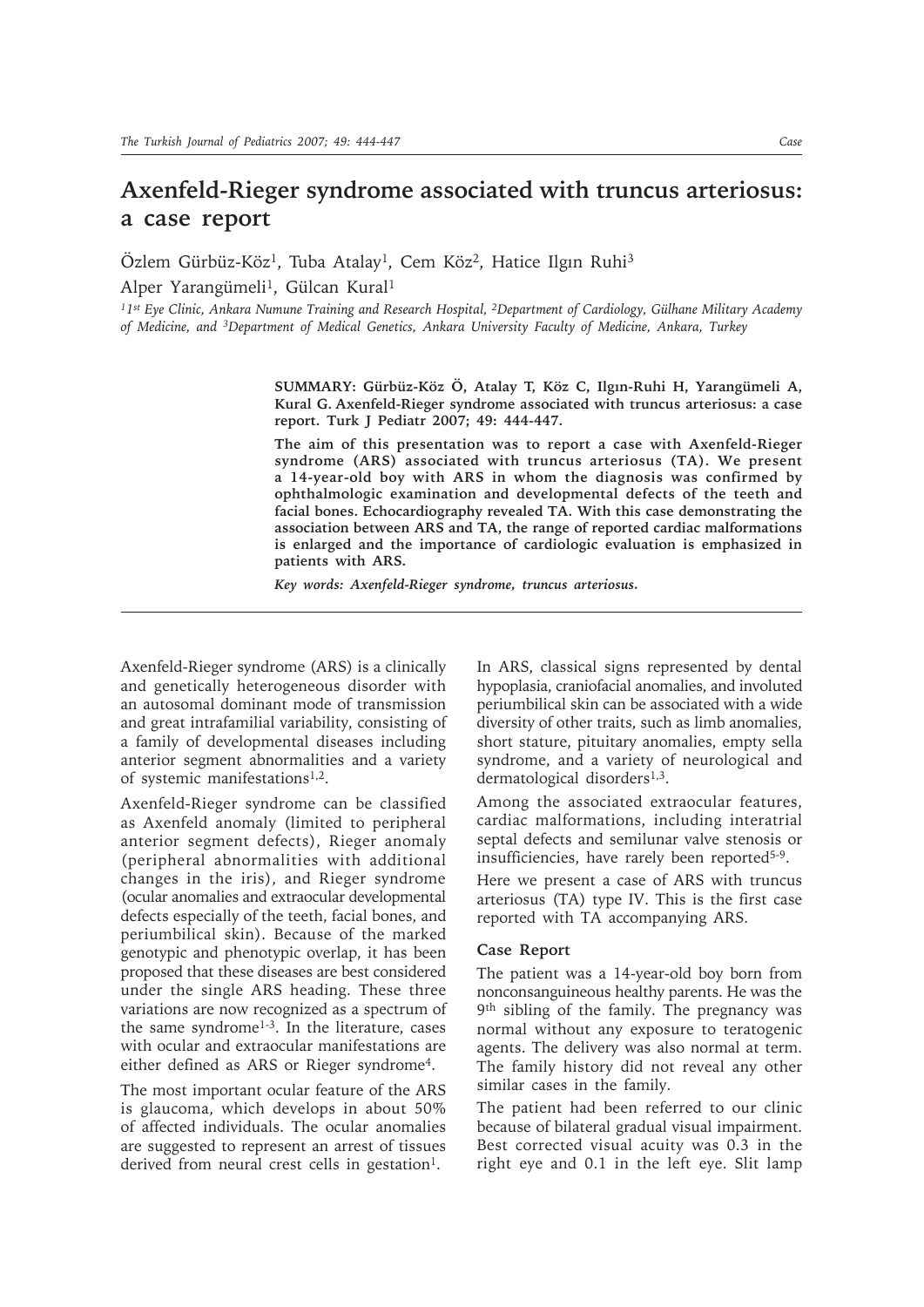examination displayed a prominent, anteriorly displaced Schwalbe's line in all quadrants of both eyes. The iris had stromal hypoplasia bilaterally. There were corectopia in the right and polycoria in the left eye (Figs. 1 and 2). Gonioscopy revealed iris strands attached to the Schwalbe line in both eyes. Cup/disc ratios were 0.3 in both eyes. Intraocular pressures were 13 mmHg in the right and 28 mmHg in the left eye. Results of visual field testing with automated perimetry were fairly reliable in both eyes. Nonspecific visual field defects were detected because of pupillary distortion in both eyes. There were no anomalies at the lens or fundus. The patient was given topical

latanoprost 0.005% (Xalatan, Pharmacia & Upjohn, Uppsala, Sweden) once daily at 10:00 pm, and after one month of therapy, intraocular pressure was 18 mmHg in the left eye.

Non-ocular abnormalities consisted of facial configuration with flattening of the mid-face, a thin upper lip, and protruding lower lip (Fig. 3). Hypodontia and microdontia were also present (Fig. 4). Physical examination revealed the absence of redundant skin around the umbilicus. We considered this patient's ocular and nonocular abnormalities to be typical of ARS. After informed consent was obtained, peripheral blood sample was obtained. Chromosome analysis revealed a 46-XY normal male karyotype.



**Fig. 1.** Biomicroscopic appearance of the right eye showing distortion and displacement of pupil with thinning of iridic stroma, peripheric anterior synechiae at 4 and 10 o'clock positions.



**Fig. 2.** Biomicroscopic appearance of the left eye showing distortion and displacement of pupil with fullthickness hole formation and thinning of iridic stroma.



**Fig. 3.** The patient's facial configuration with flattening of the mid-face, thin upper lip, protruding lower lip and maxillary hypoplasia.



**Fig. 4.** Photograph illustrating dental anomalies such as hypodontia and microdontia.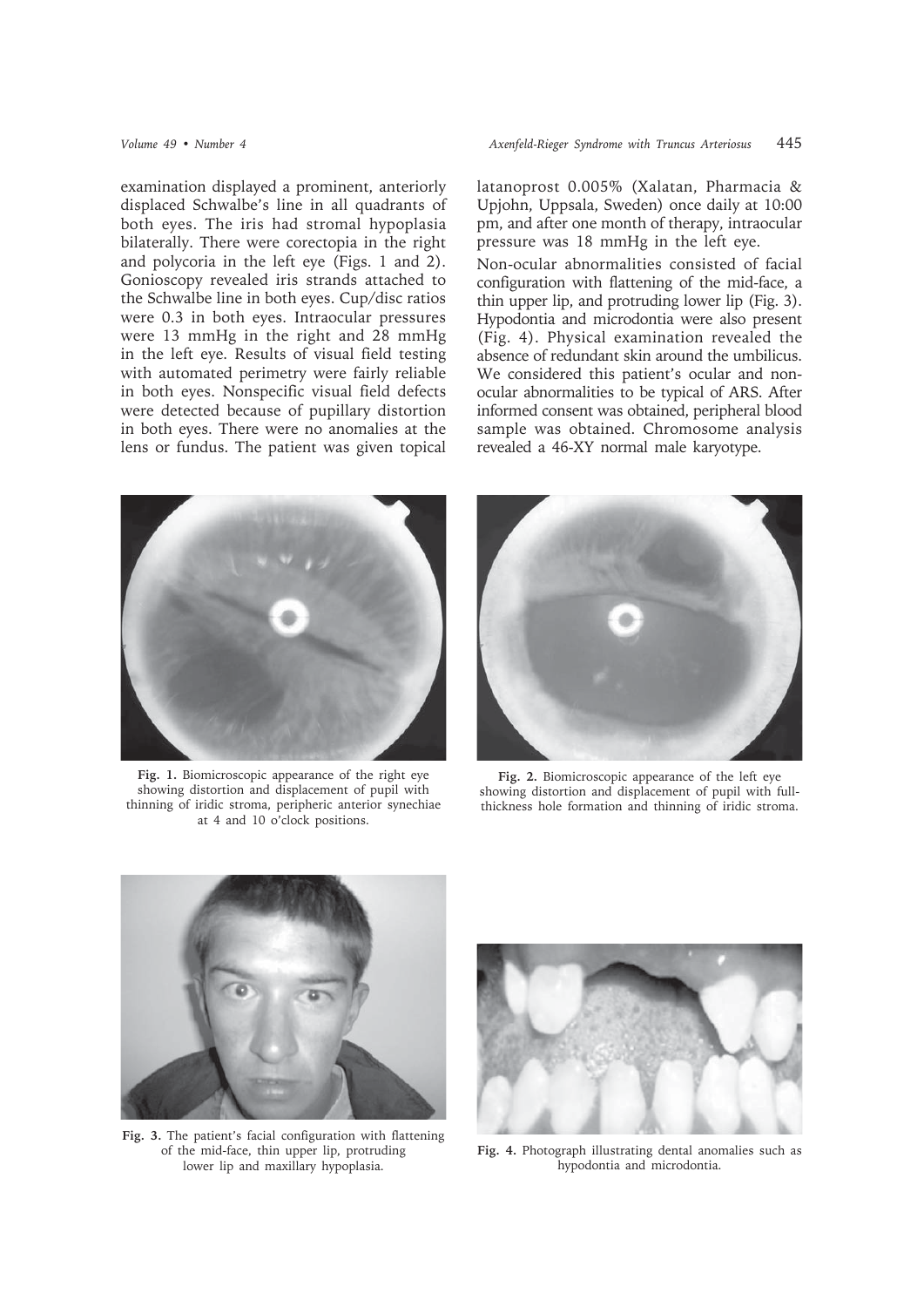Owing to clubbing and history of shortness of breath, the patient was referred to a cardiologist, who found a soft systolic thrill along the left sternal border and loud apical pansystolic murmur at the left lower sternal border, radiating to the whole precordial area and especially to the right side. A twodimensional echocardiographic examination revealed TA (Figs. 5 and 6). The patient was admitted to another hospital for cardiac surgical treatment.



**Fig. 5.** Echocardiographic characterization of truncus arteriosus is ventricular septal defect (arrow) with truncus arteriosus. LV: Left ventricle. RV: Right ventricle. TA: Truncus arteriosus.



**Fig. 6.** Truncus arteriosus type IV, ventricular septal defect (white arrow) with pulmonary arterial agenesis (black arrow). LV: Left ventricle. RV: Right ventricle. TA: Truncus arteriosus.

# **Discussion**

The rare association of ARS and cardiac malformations has been described, but TA has not been reported before<sup>5-9</sup>. With this case demonstrating the association between ARS and TA, the range of reported cardiac malformations is enlarged and the importance of cardiologic evaluation is emphasized in patients with ARS.

Very few cases of cardiac malformations accompanying ARS have been described. In 1994, Tsai et al.<sup>5</sup> described a patient with aortic stenosis associated with ARS. Cunningham et al.<sup>6</sup> then described ARS coexisting with atrial septal defects and sensorineural hearing loss, affecting multiple members of a single family. In 2000 Bekir et al.<sup>7</sup> reported a 20year-old girl with ARS associated with an atrial septal defect and interatrial aneurysm. Recently, Baruch and Erickson8 described two siblings presenting with ARS, hypertelorism, clinodactyly, and cardiac anomalies such as patent ductus arteriosus and atrial septal defect. Most recently, Grosso et al.<sup>9</sup> reported a family with a clinical picture overlapping that described by Cunningham et al.<sup>6</sup> and characterized by ARS in association with cardiac malformations and sensorineural deafness, without facial dysmorphisms, dental hypoplasia, or involuted periumbilical skin. However, in their patients, cardiac malformations were represented by mitral and tricuspid valve defects instead of the atrial septal defects observed in the patients of Cunningham et al.<sup>6</sup>.

Many hypotheses have been proposed for the pathogenesis of ARS on the assumption that the lesions have a common developmental origin during embryonic life. Because subsequent research has shown that the involved ocular tissues originate from the neural crest, ARS is now theorized as developing from the abnormal migration of neural crest cells $10,11$ , despite this disease having first been described as mesodermal dysgenesis. Shields<sup>11</sup> has proposed that there is a developmental arrest of certain anterior segment structures derived from neural crest cells that leave primordial endothelial layer on portions of the iris and anterior chamber angle, appearing to account for the iridocorneal strands and the changes in the central iris.

A developmental arrest of neural crest tissue is believed to account for the ocular and most of the systemic abnormalities in ARS1-3. Embryological studies demonstrated that neural crest cells play a key role in the development of cardiac structures such as the outflow tract and the aortic arch system. Takamura